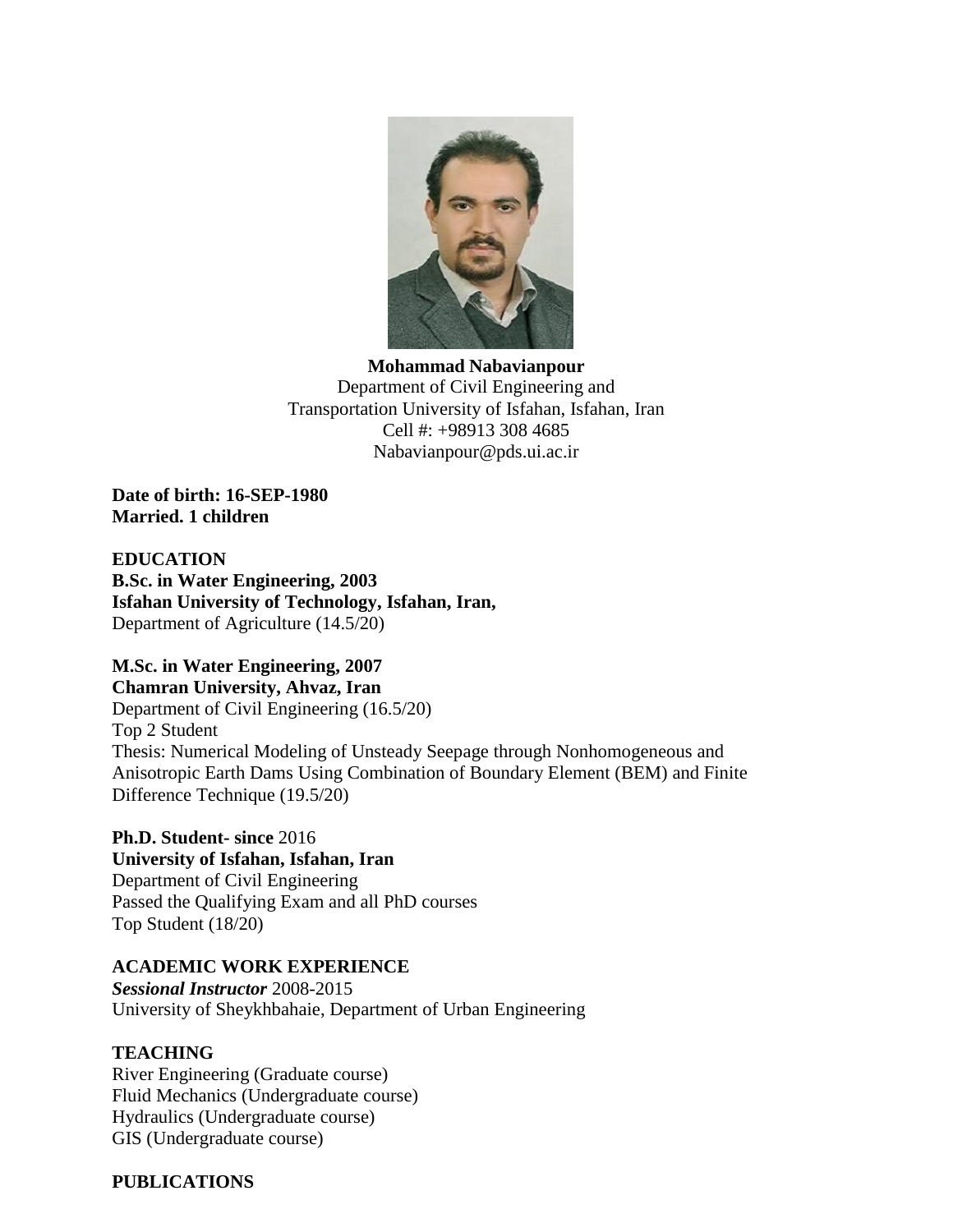- 1- Nabavianpour, M. "Mathematical Modeling of Unsteady Seepage through Non Homogenous and Anisotropic Earth Dams Using Boundary Element (BEM) Technique" 6th Iranian Hydraulic Congress, University of Shahrekord, Iran.
- 2- Nabavianpour, M. Samani, H, M, V. "Modeling of Unsteady Free Surface Through No Homogenous and Anisotropic Dam", 4th National Congress of Civil Engineering, 2008, University of Tehran. Iran.
- 3- Nabavianpour, M. Pourabadi, T. "Determination of the optimum urban pipeline path in iran with artificial intelligence (fuzzy logic)" ,4th National Congress of Civil Engineering, June 2008, University of Tehran. Iran.
- 4- Pourabadeh, T., Nabavianpour, M. "Training and floodplain management in urban regions applying GIS tools", 1st conference urban GIS, North university, 2009.
- 5- Rahimi, Nabavianpour. "Comparison of Results of HEC-RAS and MIKE11 Models in Simulation of Water Levels in Rivers (Case Study: Lordegan River)",8 International Civil Engineering Congress
- 6- Nabvianpour, Pourabadeh. "Comprehensive Distribution Framework for Zayandeh Rood Water Based on Sheikh Bahay Scroll", the International Conference on Traditional Knowledge of Water Resources Management,2010
- 7- Hedayat, Nabavianpour. "INTEGRATED WATER RESOURCES MANAGEMENT OF ZOHRE RIVER" World Aqua Congress, 2011
- 8- Hedayat, Nabavianpour. "Integrated management of catchment area using WEAP model Case study of Zohreh River Second National Conference on Water Resources Research,2011
- 9- Nabvianpour, Pourabadeh. "Comprehensive Distribution Guide for Zayandehrood Water Based on Sheikh Baha'i Scroll ", The role of culture in water resource management,2011
- 10- Golamkari, Nabvianpour. "Optimization of the orientation of buildings in Isfahan by comparing traditional methods and AHP method", National Conference on Urban Culture and Management Architecture2012
- 11- Golamkari, Nabvianpour. "City design based on the needs of citizens" Second International Congress on Architectural, Architectural and Urban Development,2015
- 12- Nabavianpour, Moshashaie. "3D SIMULATION OF THE EFFECTS OF ACCUMULATIONOF FLOATING WOODY DEBRIS ON FLOW FIELD ANDAPPLIED FORCES ON BRIDGE PIERS" International Conference of Civil Engineering, Architecture and urban landscape, Istanbul, turkey,2015
- 13- MirMohammadsadeghi, Nabvianpour. "Frequency Analysis Using Acai Criterion" Second National Conference on Hydrology of Iran,2017
- 14- Jowzadani, Nabavianpour. "An Approach to River Regeneration and Landscape with a Sustainable Development Approach", The first International Civil, Architectural and Sustainable Green City Symposium,2017

# *Work Experiences:*

**2003-2005:** Parsab sepahan andish Consulting engineer (www.parsab.com) **2005 to be 2015:** Padidab sepahan Consulting Engineer (www.padidab.com) **2008 to be 2018:** Zharfab Tadbir Consulting Engineer [\(www.zharfab.com\)](http://www.zharfab.com/) **Memberships**

 Member of "Iranian Hydraulic Association" Member, (Since 2007)

Member of "Iranian Water Science Association"

Member, (Since 2007)

- Isfahan regional Committee on Irrigation and Drainage. Member, (Since 2005)
- Iranian Org. for engineering order of Agriculture.

Member, (Since 2003)